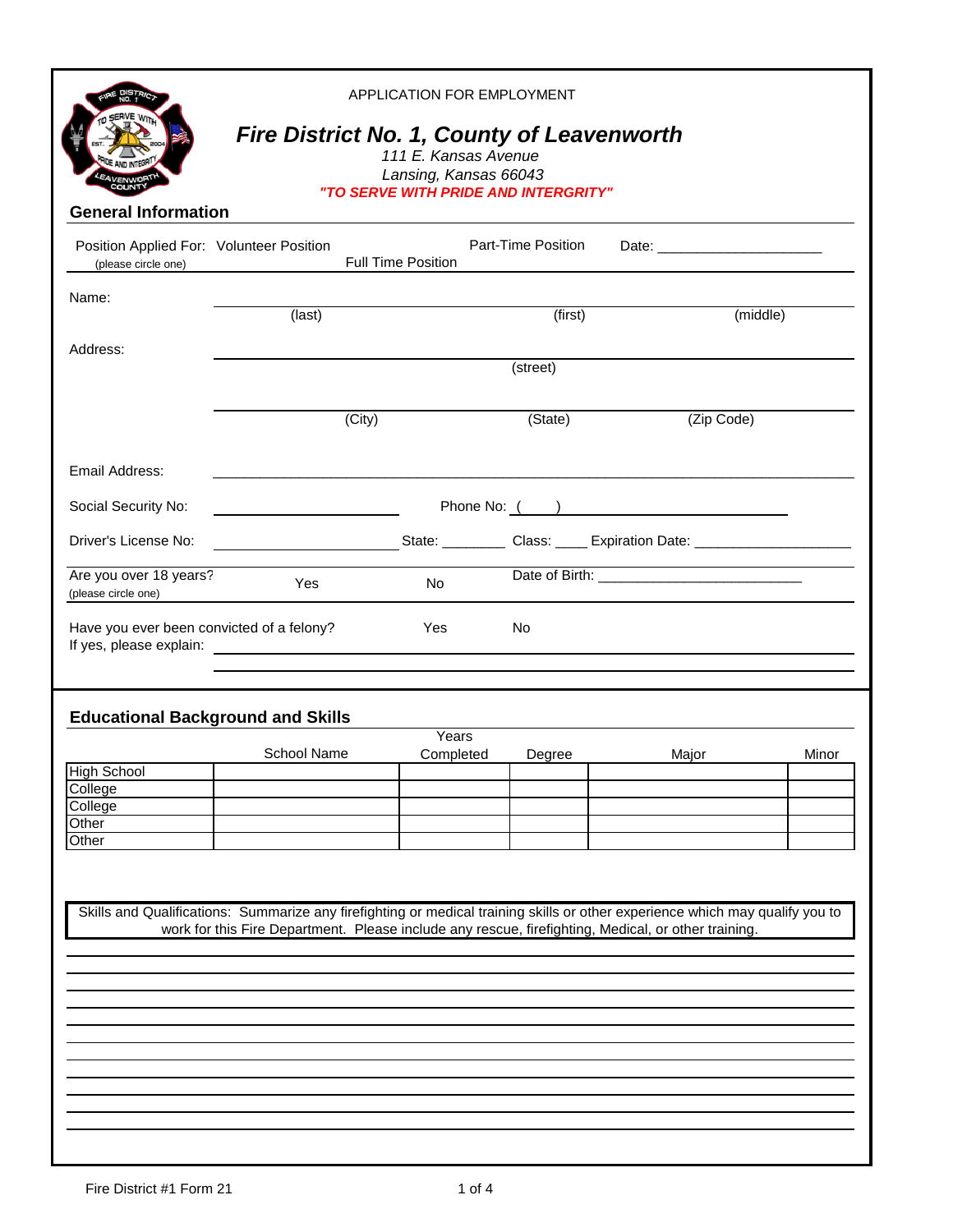| <b>Employment History</b><br>Please list your current or most recent employer: |                                                                       |
|--------------------------------------------------------------------------------|-----------------------------------------------------------------------|
| Employer                                                                       | Job Duties:                                                           |
|                                                                                |                                                                       |
| <b>Address</b>                                                                 |                                                                       |
| Telephone                                                                      | Supervisor and Title:                                                 |
| Job Title                                                                      | May we contact supervisor for reference?                              |
|                                                                                | Yes<br><b>No</b><br>(circle one)                                      |
| Dates Employed                                                                 |                                                                       |
| From:<br>To:<br>Reason for leaving:                                            |                                                                       |
|                                                                                |                                                                       |
|                                                                                |                                                                       |
| <b>Employment History</b>                                                      |                                                                       |
| Please list your previous employer:                                            |                                                                       |
|                                                                                |                                                                       |
| Employer                                                                       | Job Duties:                                                           |
| Address                                                                        |                                                                       |
|                                                                                |                                                                       |
| Telephone                                                                      | Supervisor and Title:                                                 |
| Job Title                                                                      |                                                                       |
|                                                                                | May we contact supervisor for reference?<br>No<br>Yes<br>(circle one) |
| Dates Employed                                                                 |                                                                       |
| From:<br>To:                                                                   |                                                                       |
| Reason for leaving:                                                            |                                                                       |
|                                                                                |                                                                       |
|                                                                                |                                                                       |
| <b>Employment History</b>                                                      |                                                                       |
| Please list your Previous employer:                                            |                                                                       |
| Employer                                                                       | Job Duties:                                                           |
|                                                                                |                                                                       |
|                                                                                |                                                                       |
| <b>Address</b>                                                                 |                                                                       |
|                                                                                |                                                                       |
| Telephone                                                                      | Supervisor and Title:                                                 |
|                                                                                | May we contact supervisor for reference?                              |
| Job Title<br>Dates Employed                                                    | Yes<br>No<br>(circle one)                                             |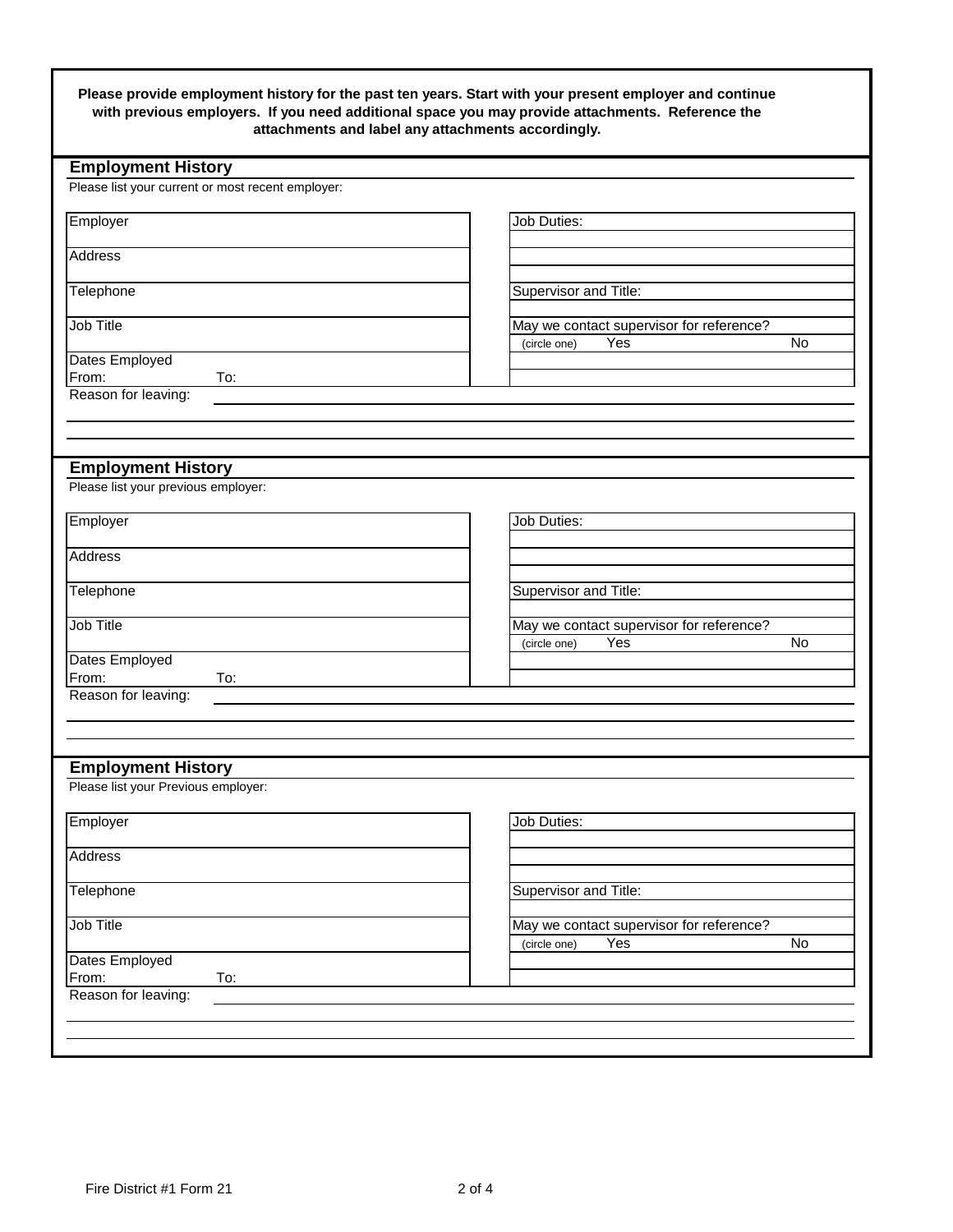| <b>Employment History</b>             |                                                                                                                                                                                                                                                                       |
|---------------------------------------|-----------------------------------------------------------------------------------------------------------------------------------------------------------------------------------------------------------------------------------------------------------------------|
| Please list your previous employer:   |                                                                                                                                                                                                                                                                       |
| Employer                              | <b>Job Duties:</b>                                                                                                                                                                                                                                                    |
| Address                               |                                                                                                                                                                                                                                                                       |
|                                       |                                                                                                                                                                                                                                                                       |
| Telephone                             | Supervisor and Title:                                                                                                                                                                                                                                                 |
| Job Title                             | May we contact supervisor for reference?<br>Yes<br>No<br>(circle one)                                                                                                                                                                                                 |
| Dates Employed<br>To:<br>From:        |                                                                                                                                                                                                                                                                       |
| Reason for leaving:                   |                                                                                                                                                                                                                                                                       |
|                                       |                                                                                                                                                                                                                                                                       |
|                                       |                                                                                                                                                                                                                                                                       |
|                                       |                                                                                                                                                                                                                                                                       |
| <b>Employment History</b><br>Employer | Job Duties:                                                                                                                                                                                                                                                           |
|                                       |                                                                                                                                                                                                                                                                       |
| <b>Address</b>                        |                                                                                                                                                                                                                                                                       |
| Telephone                             | Supervisor and Title:                                                                                                                                                                                                                                                 |
| Job Title                             | May we contact supervisor for reference?                                                                                                                                                                                                                              |
|                                       | Yes<br><b>No</b><br>(circle one)                                                                                                                                                                                                                                      |
| Dates Employed<br>From:<br>To:        |                                                                                                                                                                                                                                                                       |
| Reason for leaving:                   |                                                                                                                                                                                                                                                                       |
|                                       |                                                                                                                                                                                                                                                                       |
|                                       |                                                                                                                                                                                                                                                                       |
|                                       |                                                                                                                                                                                                                                                                       |
|                                       | Please list any certifications that are Kansas, IFSAC, ProBoard, or National Registry pertaining to Fire or the Emergency Medical<br>Services. Provide an attachment if necessary. All certifications listed will need to accompany the application for verification. |
|                                       |                                                                                                                                                                                                                                                                       |
|                                       |                                                                                                                                                                                                                                                                       |
|                                       |                                                                                                                                                                                                                                                                       |
|                                       |                                                                                                                                                                                                                                                                       |
|                                       |                                                                                                                                                                                                                                                                       |
|                                       | If given an offer of employment, what is the earliest date you could you start? ______________________________                                                                                                                                                        |
|                                       |                                                                                                                                                                                                                                                                       |
|                                       |                                                                                                                                                                                                                                                                       |
|                                       |                                                                                                                                                                                                                                                                       |